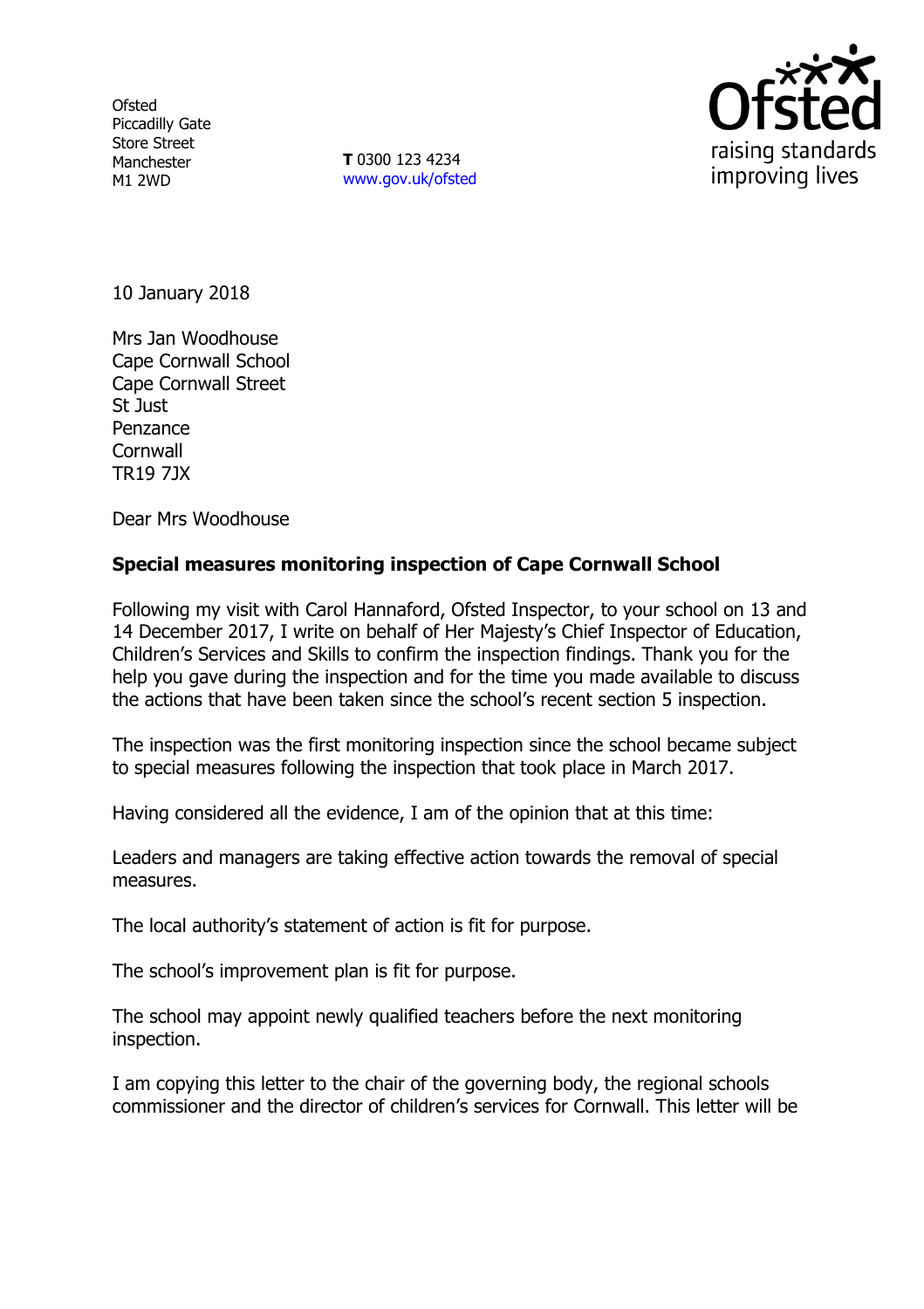

published on the Ofsted website.

Yours sincerely

Kathy Maddocks **Her Majesty's Inspector**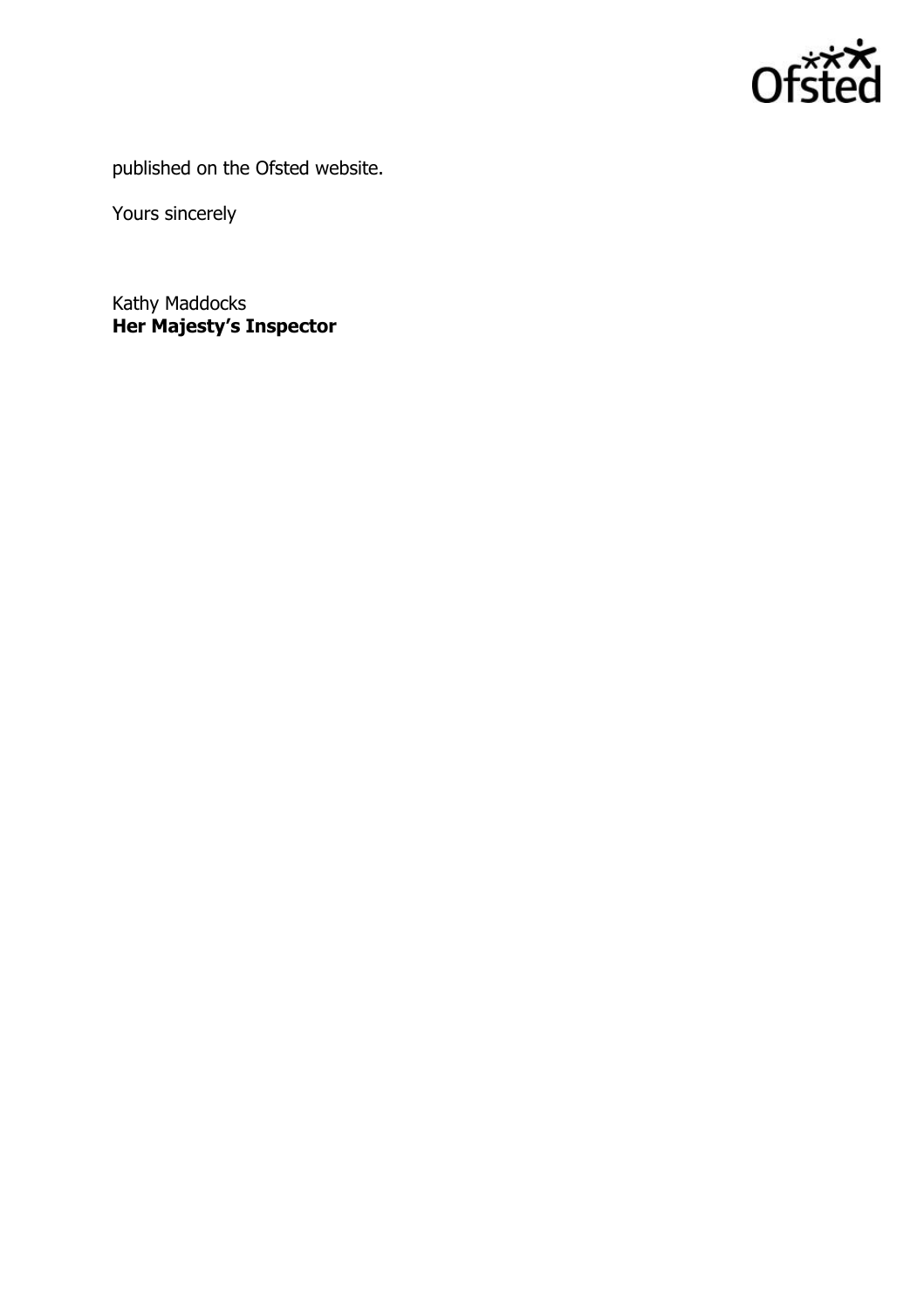

### **Annex**

# **The areas for improvement identified during the inspection that took place in March 2017**

- **IMPROVE leadership and management by:** 
	- acting rapidly to secure the long-term strategic and operational leadership of the school
	- improving the skills of middle and senior leaders to raise standards
	- improving the leadership of teaching, learning and assessment so that expectations of teachers are consistently high and unambiguous
	- ensuring that the pupil premium funding is used appropriately to improve the outcomes for disadvantaged pupils.
- Improve teaching, learning and assessment by:
	- dealing with pupils' poor progress, particularly of disadvantaged pupils, caused by poor teaching
	- raising expectations of what pupils can achieve across the school
	- ensuring that assessment is accurate and it is used to inform teachers of what pupils know, understand and can do
	- ensuring pupils know how to improve their work.
- **IMPROVE pupils' personal development, behaviour and welfare by:** 
	- improving the attendance of all pupils, especially disadvantaged pupils
	- eradicating the remaining low-level disruption so that all pupils are able to learn in a positive environment
	- improving pupils' attitudes to learning so that they engage with their learning and make better progress.

External reviews of governance and of the school's use of pupil premium funding should be undertaken to improve these aspects of leadership and management.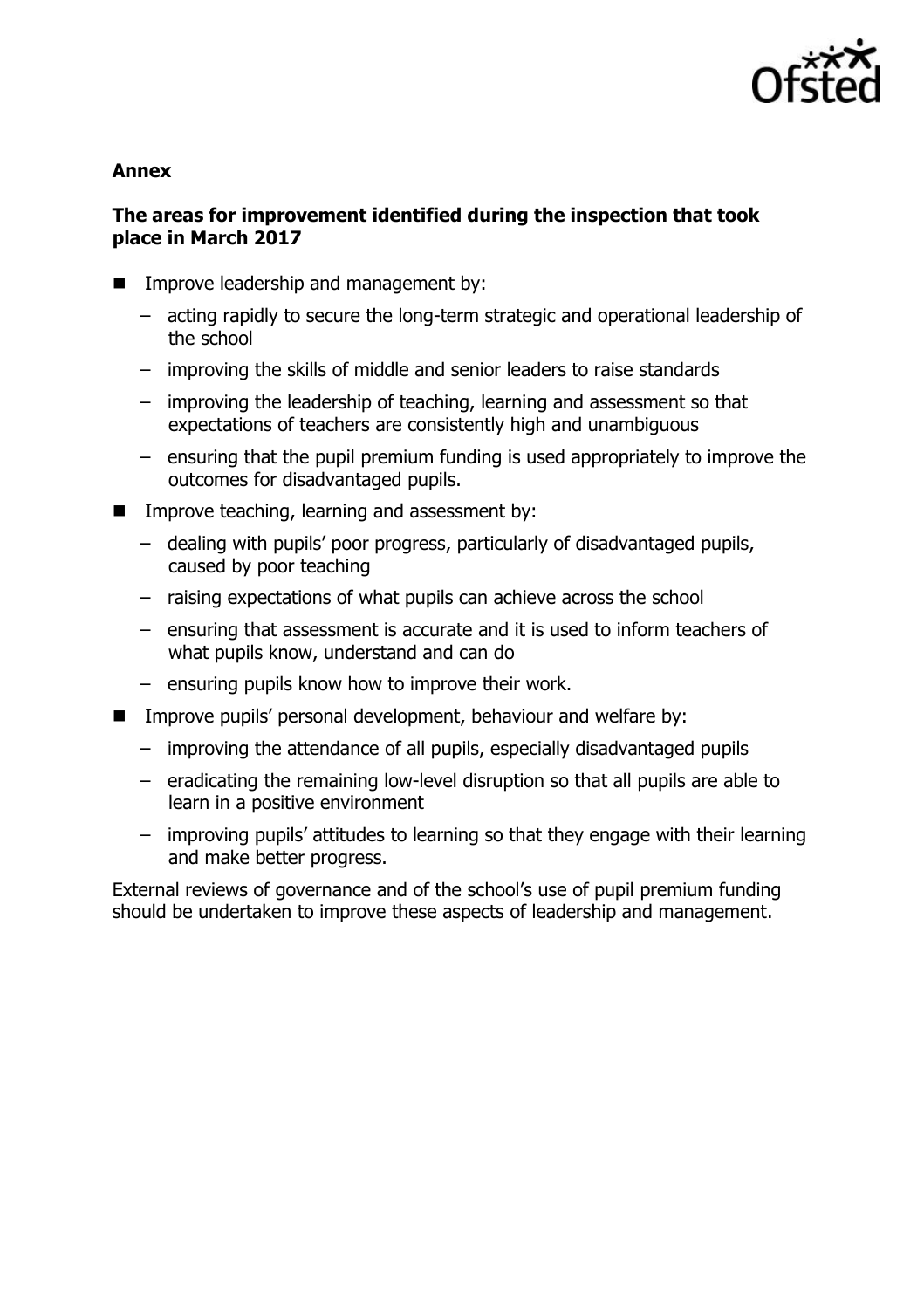

## **Report on the first monitoring inspection on 13 and 14 December 2017**

# **Evidence**

Inspectors observed the school's work, scrutinised documents and met with the executive headteacher, head of school, senior and middle leaders, groups of pupils, and the chair of the interim executive board (IEB). Telephone conversations took place with the senior school effectiveness officer from the local authority and the supporting school's education partner.

Inspectors conducted joint visits to lessons with senior leaders to observe pupils' learning and behaviour.

Pupils' work across a range of subjects and year groups was scrutinised. A range of other documentation, including the statement of action, the school's improvement plan and minutes of the IEB meetings, was reviewed. Inspectors checked a wide range of information about safety and safeguarding, including the single central record of checks on staff recruitment.

# **Context**

Significant changes in staffing and governance have taken place since the school was inspected in March 2017. The senior leadership team's roles and responsibilities have been redefined. A number of teaching staff have left the school and replacements appointed. Some started in September 2017 and further appointments will start in January and September 2018.

The executive headteacher, from St Ives School, was appointed in September 2016. A new head of school was appointed and started full time in post in September 2017. A deputy headteacher from St Ives School supports the science department for one day a week and a deputy headteacher supports the mathematics department for half a day a week. Another deputy headteacher from St Ives School has provided a new individual pupil tracking and target setting system. The executive headteacher and the head of school draw on their respective schools' resources to support staff and school leaders to improve the quality of teaching, learning and assessment.

An external review of governance did not take place because the governing body stepped down and was replaced with an IEB from 1 May 2017. An external review of the school's use of the pupil premium took place on 17 May 2017. The school is working on the recommendations. The IEB holds senior leaders to account, now, for the performance of all pupils, including the disadvantaged.

St Ives School is part of the Truro and Penwith Academy Trust (TPAT). Cape Cornwall School received an academy order on 11 May 2017. The school's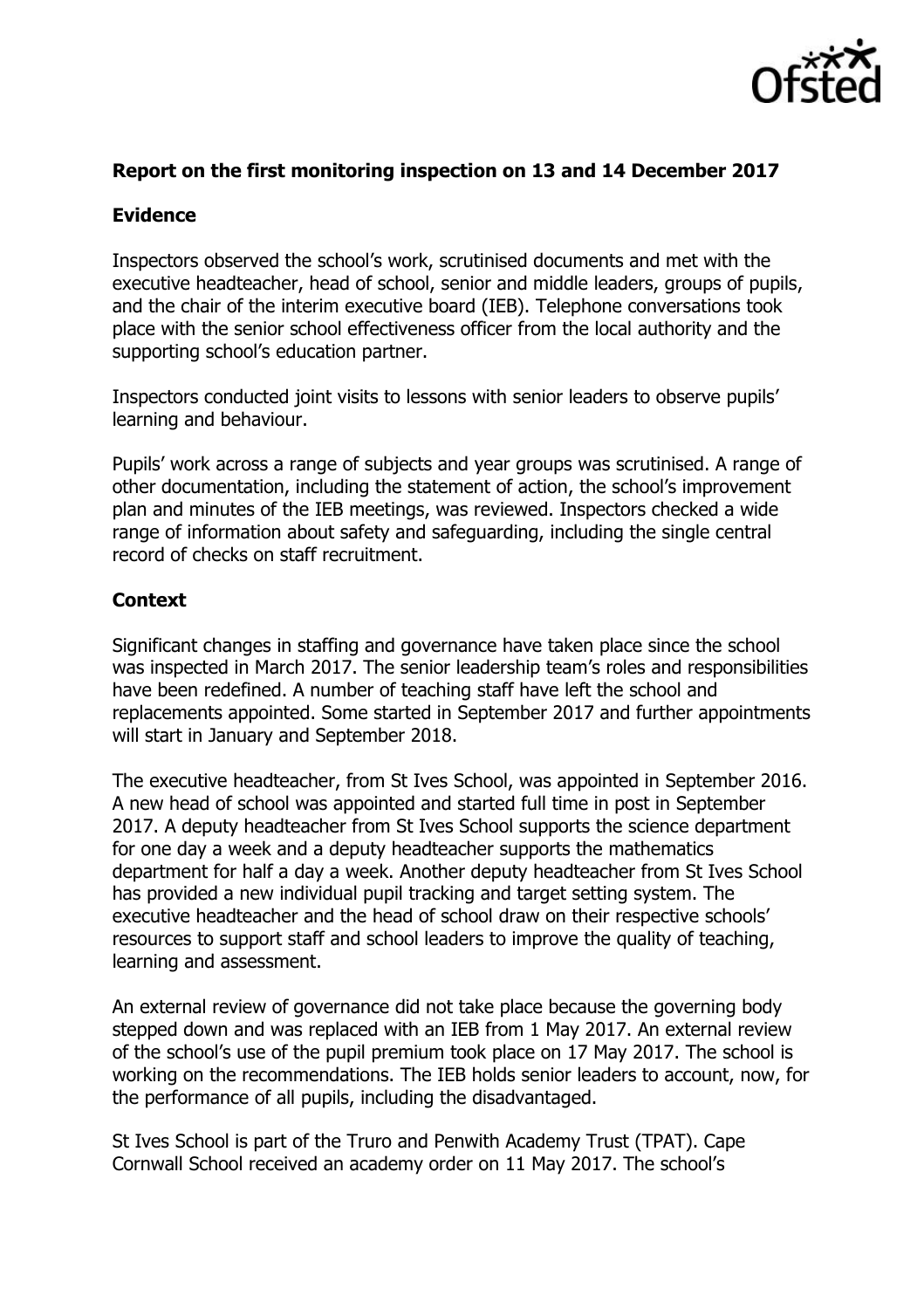

conversion to a sponsored academy is yet to take place.

#### **The effectiveness of leadership and management**

The appointment of the IEB by the local authority has been instrumental in providing a more stable position from which to move forward. The IEB's determination to secure stronger leadership at senior level has been successful. The support structure provided by St Ives School, as part of TPAT, and the local authority has been invaluable in determining a positive future for the school. The latter has continued its commitment to the school and is unwavering in its resolve to make it viable.

The IEB has made a good start in implementing the recommendations from the previous inspection report. The changes to the leadership of the school and regular meetings with senior leaders are raising expectations. Several policies have been updated, such as the teaching and learning policy and the marking, feedback and assessment policy, so that the school leaders have secure policies against which better practices can be measured. The IEB has been swift to action the review of the use of pupil premium funding. The IEB has audited the school's current accounts carefully and is ensuring that the funding supports the recommendations of the review. The impact of this is in its very early stages so cannot be measured yet. The IEB is providing the necessary governor expertise and challenge to secure the school's future and maintain improvement. There are smarter targets in the performance management systems that better reflect the pay awards of staff. With so many staff on changed contracts and other staff new in post, this is a vital step towards future security and raised aspirations for the school.

Senior leaders, middle leaders and governors have provided an effective operational leadership system. The strategic long-term plans cannot be finalised until the outcome of the impending academy conversion is ratified. St Ives School's headteacher is the executive headteacher. She works two days a week with the head of school at Cape Cornwall School. The support from the deputy headteachers at St Ives School has been invaluable.

The new head of school is determined and thorough in her approach to improving the outcomes for pupils. She is relentless in seeking higher expectations in all aspects of school life. She shows the same tenacity in holding pupils to account as she does teachers. Her fair and consistent approach has gained the trust of staff, who are keen to support the planned improvements. Teachers are following the school's agreed policies and expectations in the classroom. These determine seating plans, conduct of staff and pupils and a greater awareness of the ability level of pupils, including the disadvantaged.

The leadership changes involved a move from individual subject leaders to directors of learning. The director of learning for English, humanities and languages is new to the post. Training is in place to develop her skills. The director of learning for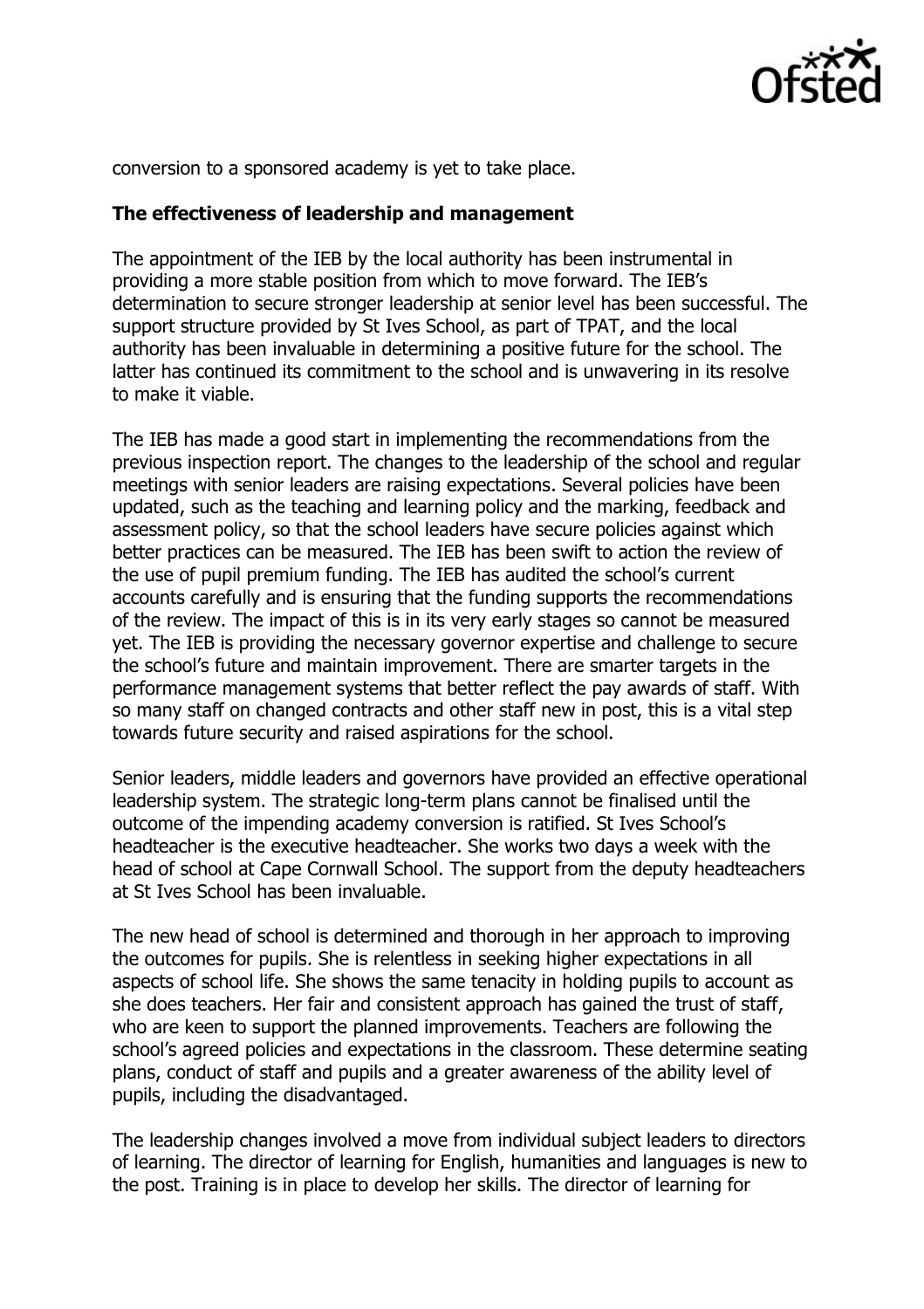

science and mathematics takes up his post in September 2018. In the meantime, the deputies from St Ives School continue to support the improvements in these two core subjects. The head of school supports leadership in performing, creative and technical subjects to maintain standards.

Safeguarding across the school is effective. Policies are in place; checks completed on staff joining the school and the culture of safeguarding are well established. The pastoral care team understands pupils' individual needs well. Referrals to external agencies for extra support are timely.

#### **Quality of teaching, learning and assessment**

The head of school is ensuring that teaching and learning are stronger. She is aware of the inconsistency in approaches to encouraging learning and assessing pupils' knowledge. She has prepared a policy for teaching and learning which begins with the basics for better classroom control. As a result, teachers have a more thorough understanding of the needs, challenges and support for the pupils. The impact of good classroom routines is evident in the majority of teaching areas. However, the matching of learning to individual needs is at an early stage.

The teaching in the mathematics department is far stronger and pupils are making better progress in the subject. Schemes of learning from St Ives are in place. These provide teachers with learning that fits the new curriculum. There is better evidence of fluency in mathematics in work books. The development from this into more complex reasoning and problem-solving is less secure and an area on which to continue working.

The progress in science teaching has been hampered by unavoidable long-term absence. Leaders in science have changed. There is no replacement leader at present. The deputy headteacher from St Ives has stepped in and there are glimmers of improvement. There is a better team approach, with teachers working supportively together. The schemes of learning from St Ives are being adapted to suit the curricular needs of the school and support pupils' progress in a more rewarding way.

The new director of learning in English, humanities and languages is raising expectations and urging colleagues to provide more challenge within learning. Most teachers are responding well to the leader's suggestions. The director of learning has used assessment information to plan learning successfully in the past and has the skills to share this knowledge with her new team. There is, as yet, no evidence of the impact of this as the assessment information systems are too new.

Pupils who have special educational needs (SEN) and/or disabilities are taught well by highly skilled teaching assistants. The additional resource base (ARB) sited in the school caters for pupils who have SEN and/or disabilities exceptionally well. Although the assistant headteacher in charge of the ARB has been on secondment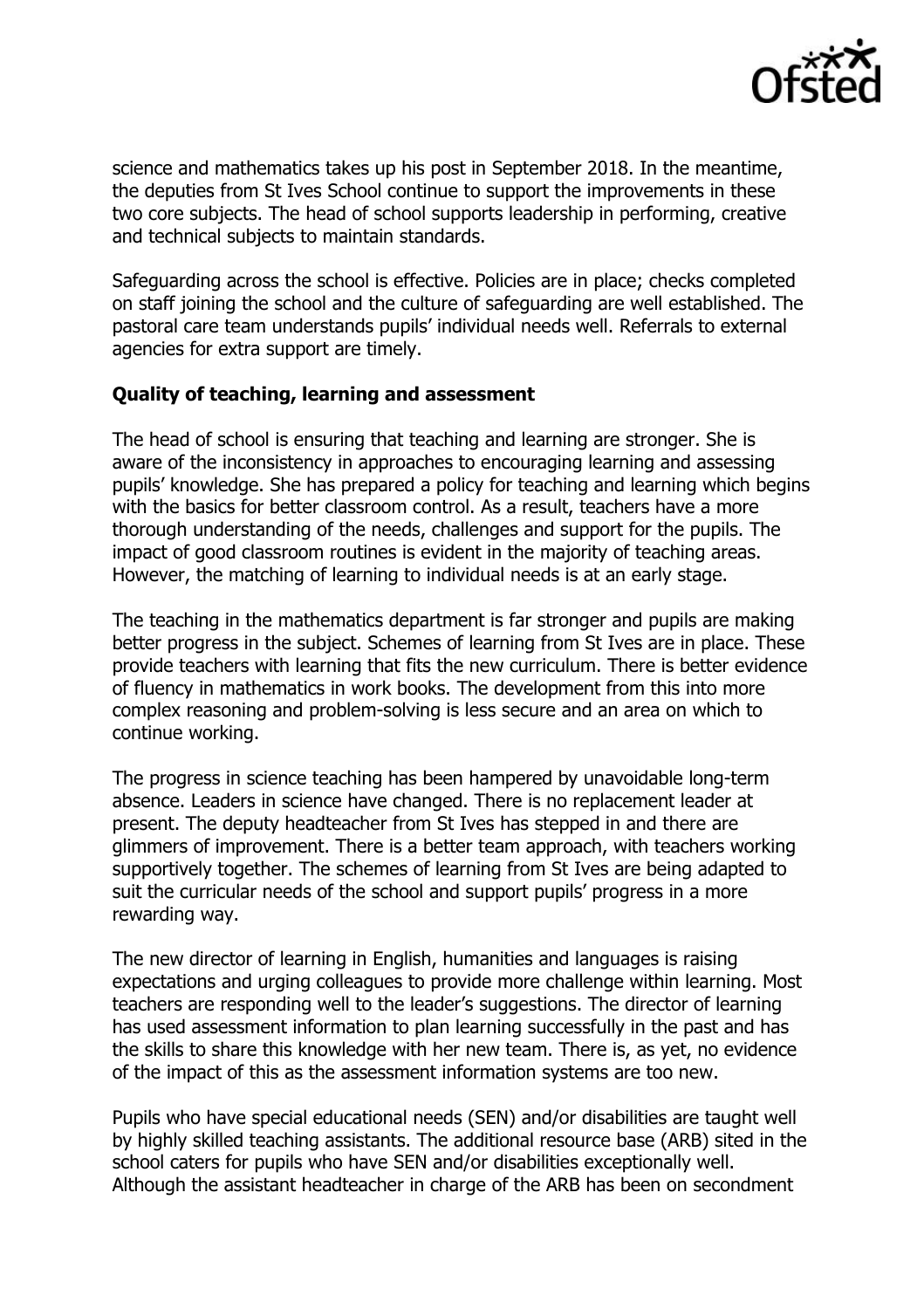

to the local authority, the deputy leader has managed the resource base effectively in her absence.

There has been no reliable assessment information in the school for the past two years. Teachers were inaccurate in their assessments. There was limited standardisation and moderation of pupils' work. This is what led, in part, to the poor outcomes in the key stage 4 tests in 2017. A deputy headteacher from St Ives has completed an overhaul of the data and assessment information. Teachers have received training on how and why accurate assessment is essential. Teachers received some tough messages but this helped them to realise the errors made in the past. Teachers are ready to make the changes to assessment practices now. The support of local secondary schools in moderation and standardisation will be beneficial. This aspect of school work is at a very preliminary stage.

#### **Personal development, behaviour and welfare**

The behaviour management policy has been updated. Its messages are clear to pupils and teachers. Teachers are using the policy's strategies consistently. Lowlevel disruption is a rarity now. Pupils commented on their appreciation that learning can take place effectively. They enjoy the calmer and more orderly environment that exists where purposeful learning takes place. Pupils are very receptive to teachers' instructions. They listen carefully when new knowledge is imparted. The majority of work books show that pupils are industrious. As yet, pupils are not given enough opportunities to discuss their learning and apply their knowledge in ways that encourage resilience and perspicacity. This hinders the middle-ability and mostable pupils from developing intellectual curiosity that motivates personal ambition and seeking to do their best.

In social time, as well as when learning, pupils behave well. They arrive in an orderly way and move quickly to their classrooms. They show respect for each other and teachers. There was some increase of pupil noise as the school day came closer to the end. This could have been a seasonal aspect as pupils had enjoyed a Christmas lunch with crackers. A point to note was the positive way that pupils interacted with the young children from the nursery who were eating lunch in the school, too.

There are still too many pupils who arrive at school late. Tutors are not taking responsibility for this nor acting effectively at curtailing the issue. Although there are signs of improvement in attendance overall, it is not yet in line with national averages. The plans for improving attendance are not specific and do not clarify who is responsible for what actions. As a result, some actions are ignored and the problems persist. The attendance of disadvantaged pupils is still a cause for concern. The pupil premium funding review explains the actions that need to be taken to change this for the better. As a result, leaders are starting to use the services of the education welfare officer; she is beginning work with families that cause most attendance issues. This work is in its infancy and has not had any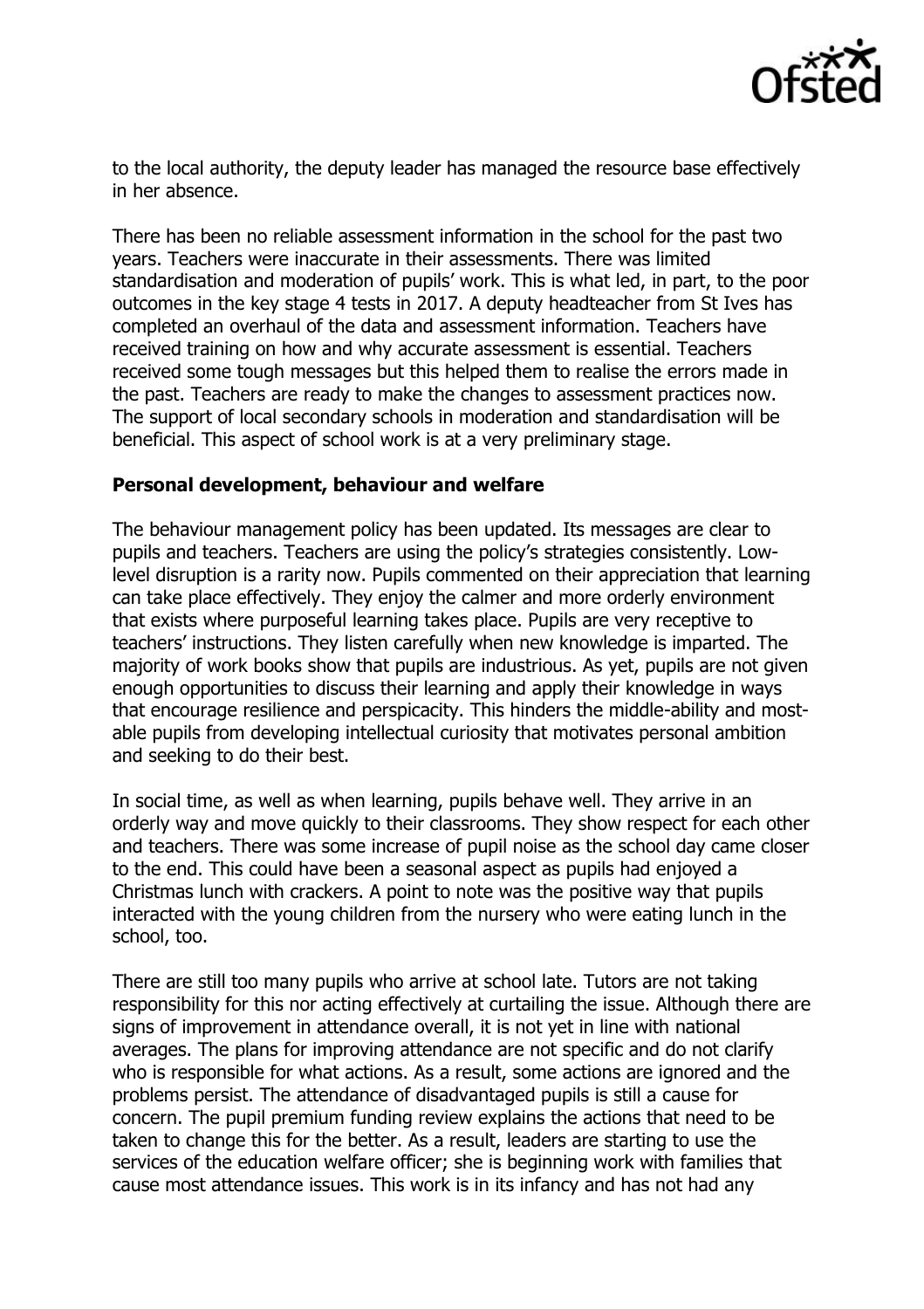

marked impact as yet.

Pupils have a well-developed understanding of how to stay safe, particularly when using the internet. They value the change in school rules about not having mobile phones. They were aware of cyber bullying which had taken place previously and said that it no longer exists. Pupils' understanding of other risks such as radicalisation and extremism is poor and not dealt with well through tutor time and the personal, social, health and economic education programme.

# **Outcomes for pupils**

Following the inspection in March 2017, the overall results in the end-of-key-stage-4 tests dropped to below the government's floor standard. The English results were exceedingly poor. This was because teachers had not recognised the significant shift in examination preparation that was necessary. There were weaknesses in science because of poor leadership. Pupils were entered unnecessarily for examinations that did not count towards the English Baccalaureate. The outcomes in mathematics were better than the other core subjects and similar to those in 2016, being broadly in line with the national average.

The difference between the results for disadvantaged pupils and other pupils nationally, as well as in the school, did not diminish. The differences were greater by half a grade in every aspect, apart from mathematics which showed a slight improvement.

There is no reliable measurement of assessment information currently. Pupils' work shows some progress in languages, history, mathematics and English. Confident pupils are making good notes. The less confident pupils have incomplete, scrappy work that will not benefit them when revising for examinations. Too often, work done by disadvantaged pupils shows the lack of support to help them improve.

The new school leaders, the executive headteacher and the IEB are well aware of the significant improvements that are required. In a relatively short time, they introduced systems to halt the decline. The resolve of the leaders is evident and some small signs of progress are emerging, in particular the realisation and attitude of existing staff that previous practice was not good enough.

The director of learning for English, humanities and languages has introduced additional support for reading for those pupils who enter secondary school with reading ages well below expectations for their age. This work is showing dividends already, with some pupils making as much as two years' progress in a matter of months.

Pupils who have SEN and/or disabilities are making good progress from their starting points because of the good teaching and care shown to them.